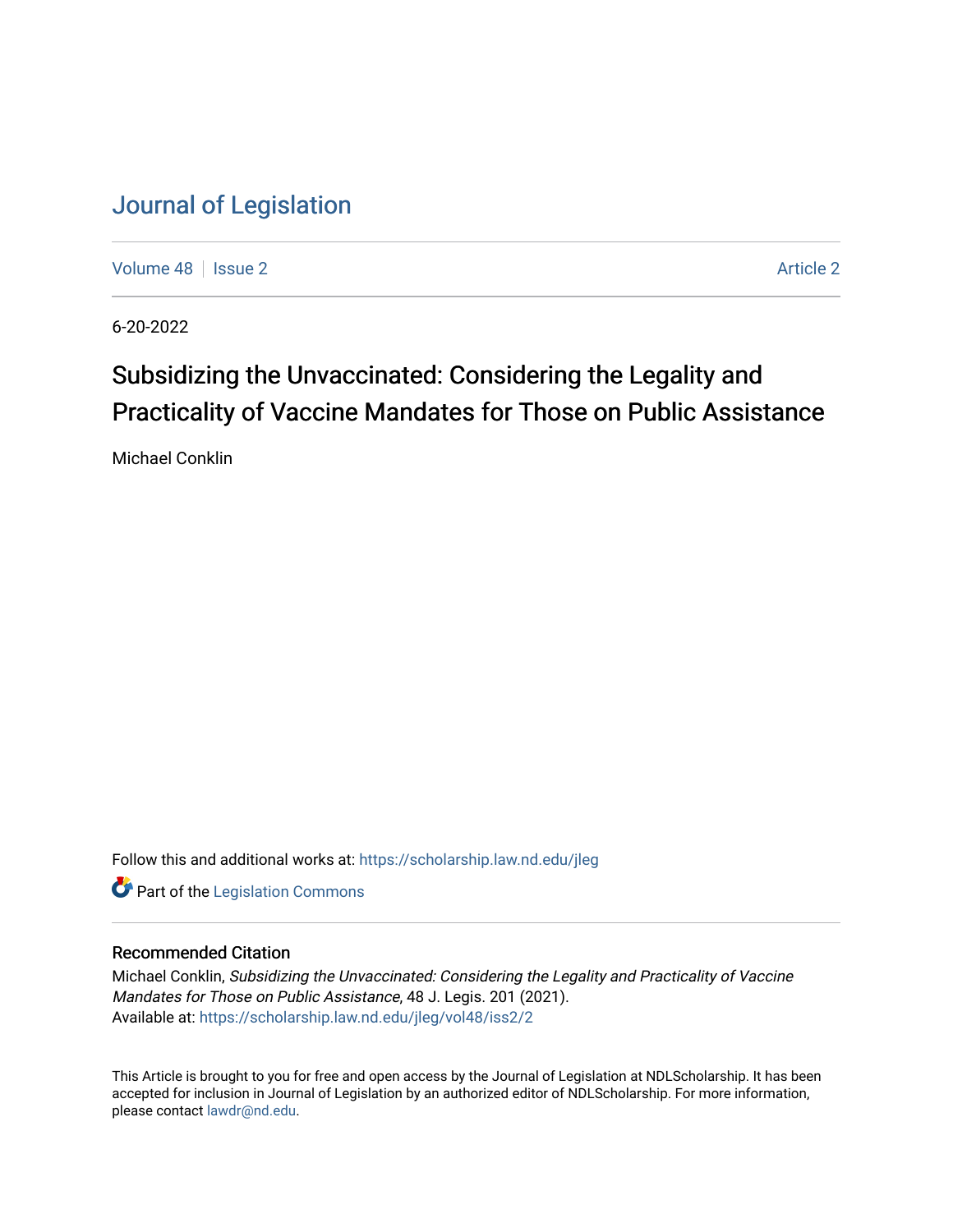## SUBSIDIZING THE UNVACCINATED: CONSIDERING THE LEGALITY AND PRACTICALITY OF VACCINE MANDATES FOR THOSE ON PUBLIC ASSISTANCE

*Michael Conklin\**

#### **INTRODUCTION**

Starting in early 2020, the COVID-19 pandemic affected nearly every aspect of American life. Curfews were implemented,<sup>1</sup> schools were closed,<sup>2</sup> restaurants were forced to shut down,<sup>3</sup> face-mask mandates were established,<sup>4</sup> and even the Supreme Court temporarily closed.<sup>5</sup> In less than two years, over 800,000 Americans have died from the virus.<sup>6</sup> Operation Warp Speed was announced on May 1, 2020 in an effort to expedite the creation and distribution of COVID-19 vaccines.<sup>7</sup> In December of 2020, the first COVID-19 vaccine received emergency authorization from the FDA and was administered. $8$  Initially, there was limited supply of the vaccine, leading to contentious debates as to who should be prioritized for vaccination.<sup>9</sup> Soon thereafter, supply exceeded demand, and the issue transitioned into incentivizing the unvaccinated to get vaccinated. In response, the federal government arranged free

<sup>\*</sup>Powell Endowed Professor of Business Law, Angelo State University. I would like to thank Professor Josh Blackman for his invaluable feedback on this topic.

<sup>1.</sup> Ronn Blitzer, *Curfews, Closures and More: What the Government Can and Can't Do in a Health Emergency*, FOX NEWS (Mar. 19, 2020, 3:35 PM), https://www.foxnews.com/politics/curfews-closures-andmore-what-the-government-can-and-cant-do-in-a-health-emergency.

<sup>2</sup>*. See* Erin Richards, *Trump: States Can Cancel Standardized Tests*, USA TODAY (Mar. 20, 2020, 2:37 PM), https://www.usatoday.com/story/news/education/2020/03/20/coronavirus-trump-standardized-testscanceled-school-closing/2885842001/.

<sup>3.</sup> Anna Wiederkehr, *Coronavirus Is Hitting Restaurants Hard, Even in States That Haven't Shut Them Down*, FIVETHIRTYEIGHT (Mar. 19, 2020, 2:58 PM), https://fivethirtyeight.com/features/coronavirus-is-hittingrestaurants-hard-even-in-states-that-havent-shut-them-down/.

<sup>4.</sup> Andy Markowitz, *State-by-State Guide to Face Mask Requirements*, AARP (Mar. 14, 2022), https://www.aarp.org/health/healthy-living/info-2020/states-mask-mandates-coronavirus/.

<sup>5.</sup> Katie Bart & Kalvis Golde, *Supreme Court's Closure Could Be First Disease-Related Shuttering in a Century (Updated),* SCOTUSBLOG (Mar. 12, 2020, 5:27 PM), https://www.scotusblog.com/2020/03/supremecourts-closure-could-be-first-disease-related-shuttering-in-a-century/.

<sup>6</sup>*. United States Coronavirus Cases*, WORLDOMETER (Mar. 14, 2022), https://www.worldometers.info/coronavirus/country/us/.

<sup>7.</sup> Jon Cohen, *Unveiling 'Warp Speed,' the White House's America-First Push for a Coronavirus Vaccine*, SCIENCE (May 12, 2020), https://www.science.org/content/article/unveiling-warp-speed-white-houses-america-first-push-coronavirus-vaccine.

<sup>8.</sup> Jacqueline Howard, *FDA Issues Emergency Use Authorization for Pfizer/BioNTech Covid-19 Vaccine*, CNN HEALTH (Dec. 12, 2020, 3:40 AM), https://www.cnn.com/2020/12/11/health/covid-vaccine-fdaeua/index.html.

<sup>9</sup>*. See, e.g.*, Michael Conklin, *Racial Preferences in COVID-19 Vaccination: Legal and Practical Implications*, 5 HOW. HUM. & C.R. L. REV. 141 (2021).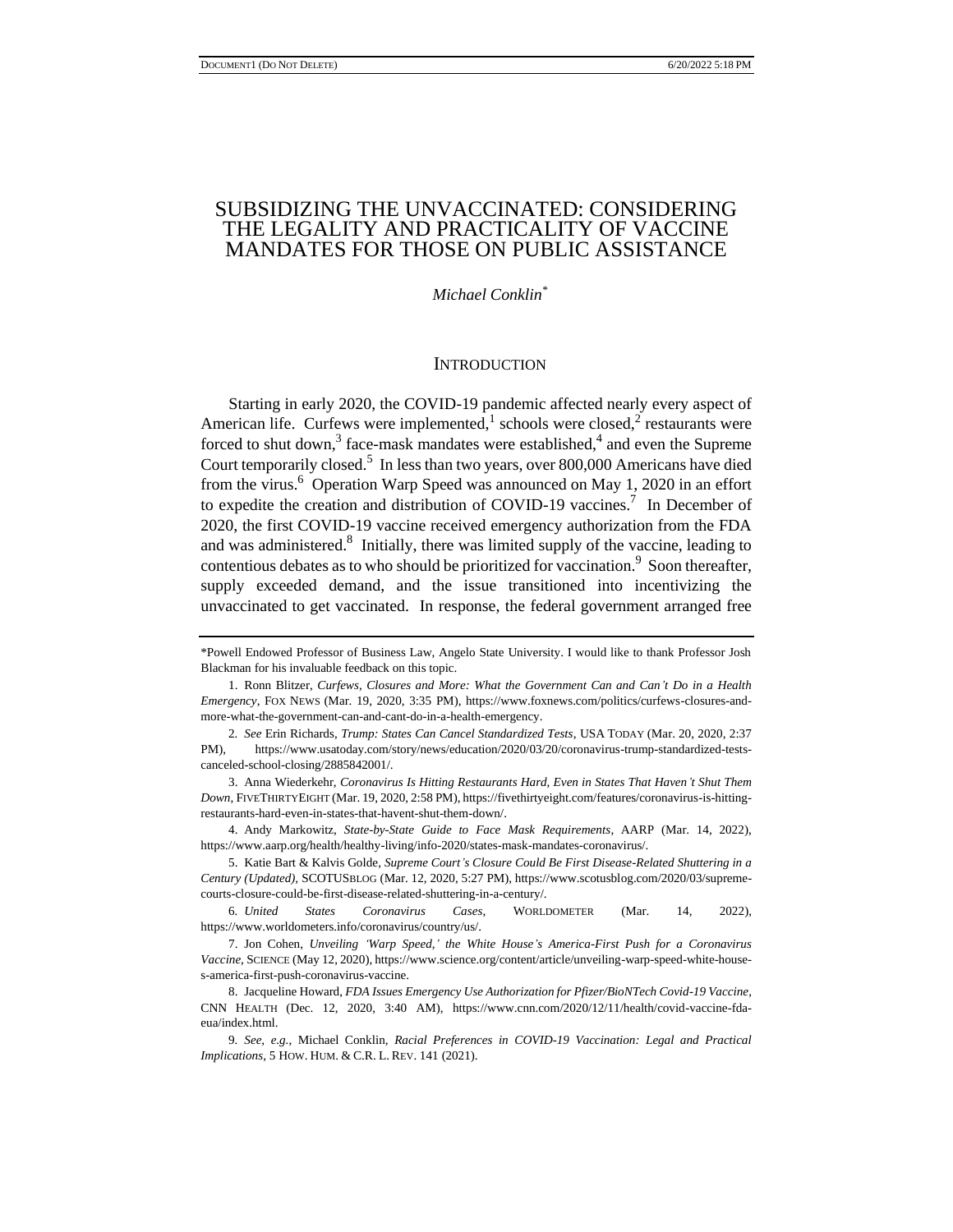childcare and rides to vaccination clinics; private companies offered paid time off and sweepstakes; and states offered scholarships, free food, and multi-million-dollar lotteries.<sup>10</sup> Some judges began requiring vaccination as a condition of probation<sup>11</sup> while others offered reduced sentences if defendants received their COVID-19 vaccine.<sup>12</sup>

Despite the high efficacy of the vaccines, the high death toll of the virus, and the incentives in place, millions of Americans refused to get vaccinated.<sup>13</sup> In response, on September 9, 2021, President Joe Biden announced that companies with more than 100 employees will be fined \$14,000 per instance of an employee either not being fully vaccinated or not producing a weekly negative test result and wearing a mask.<sup>14</sup> This mandate<sup>15</sup> is enforced by the Occupational Safety and Health Administration ("OSHA") under its emergency temporary standard ("ETS") powers.<sup>16</sup> Despite containing both medical and religious exemptions, $17$  the vaccine mandate immediately sparked debate as to its constitutionality.<sup>18</sup> And some further questioned why the employed were targeted rather than those on public assistance.<sup>19</sup>

Immediately after the promulgation of OSHA's ETS—which bypasses typical notice-and-comment proceedings—numerous states, employers, religious

11. Christine Hauser, *Get a Covid-19 Vaccine or Face Prison, Judges Order in Probation Cases*, N.Y. TIMES (Aug. 9, 2021), https://www.nytimes.com/2021/08/09/us/ohio-judge-covid-vaccine.html.

13. In late August 2021—shortly before President Biden announced the mandate—nearly seventy million adults were unvaccinated in America. Elliot Ramos, *Map: See How Many Adults in the U.S. Have Not Been Vaccinated, by State*, NBC NEWS (Aug. 23, 2021, 5:52 PM), https://www.nbcnews.com/news/us-news/mapsee-how-many-unvaccinated-adults-united-states-n1277487.

14. President Joseph Biden, *Remarks by President Biden on Fighting the COVID-19 Pandemic*, WHITE HOUSE (Sept. 9, 2021), https://www.whitehouse.gov/briefing-room/speeches-remarks/2021/09/09/remarks-bypresident-biden-on-fighting-the-covid-19-pandemic-3/. For the purposes of this Article, it is presumed that paying for weekly COVID tests is not a feasible option for the majority of workers affected by the mandate and therefore refusal to be vaccinated will result in being fired.

15. It is important to define the difference between the often-confused difference between a vaccine *mandate* and *compulsory* vaccination. A mandate sets conditions on participation in activities, such as work, school, or travel, to incentivize vaccination. A compulsory vaccine is required regardless of consent. Jennifer L. Piatt et al., *When Can You Be Required to Get a COVID-19 Vaccine?*, SLATE: FUTURE TENSE (forthcoming), https://papers.ssrn.com/sol3/papers.cfm?abstract\_id=3819788.

16. Rich Mendez, *What You Need to Know About President Joe Biden's New Covid Vaccine Mandates*, CNBC (Sept. 10, 2021, 4:49 PM), https://www.cnbc.com/2021/09/10/what-you-need-to-know-about-presidentjoe-bidens-new-vaccine-mandates.html.

17*. Id.*

18*. See, e.g.*, John Yoo & Robert J. Delahunty, *Why Biden's Vaccine Mandate Fails the Constitutional Test*, NAT'L REV. (Sept. 23, 2021, 6:30 AM), https://www.nationalreview.com/2021/09/why-bidens-vaccinemandate-fails-the-constitutional-test/.

19*. See, e.g.*, Chris Talgo, *Why Does Biden's Vaccine Mandate Not Apply to Welfare Recipients and Others?*, THE HILL (Sept. 18, 2021, 1:00 PM), https://thehill.com/opinion/healthcare/572858-why-does-bidensvaccine-mandate-not-apply-to-welfare-recipients-and-others.

<sup>10.</sup> Devon Delfino, *Incentives for COVID-19 Vaccination: Food, Cash, & Other Perks*, GOODRX HEALTH (June 24, 2021), https://www.goodrx.com/health-topic/vaccines/covid-19-vaccination-incentives.

<sup>12.</sup> Tony Thomas, *Some Local Judges Offering Sentence Reductions to Offenders Who Get Vaccinated*, WSB-TV (May 20, 2021, 6:58 PM), https://www.wsbtv.com/news/local/hall-county/some-judges-offeringsentence-reductions-offenders-who-get-vaccinated/6OCVPVEBXRCETMV3XCNTJCJKP4/.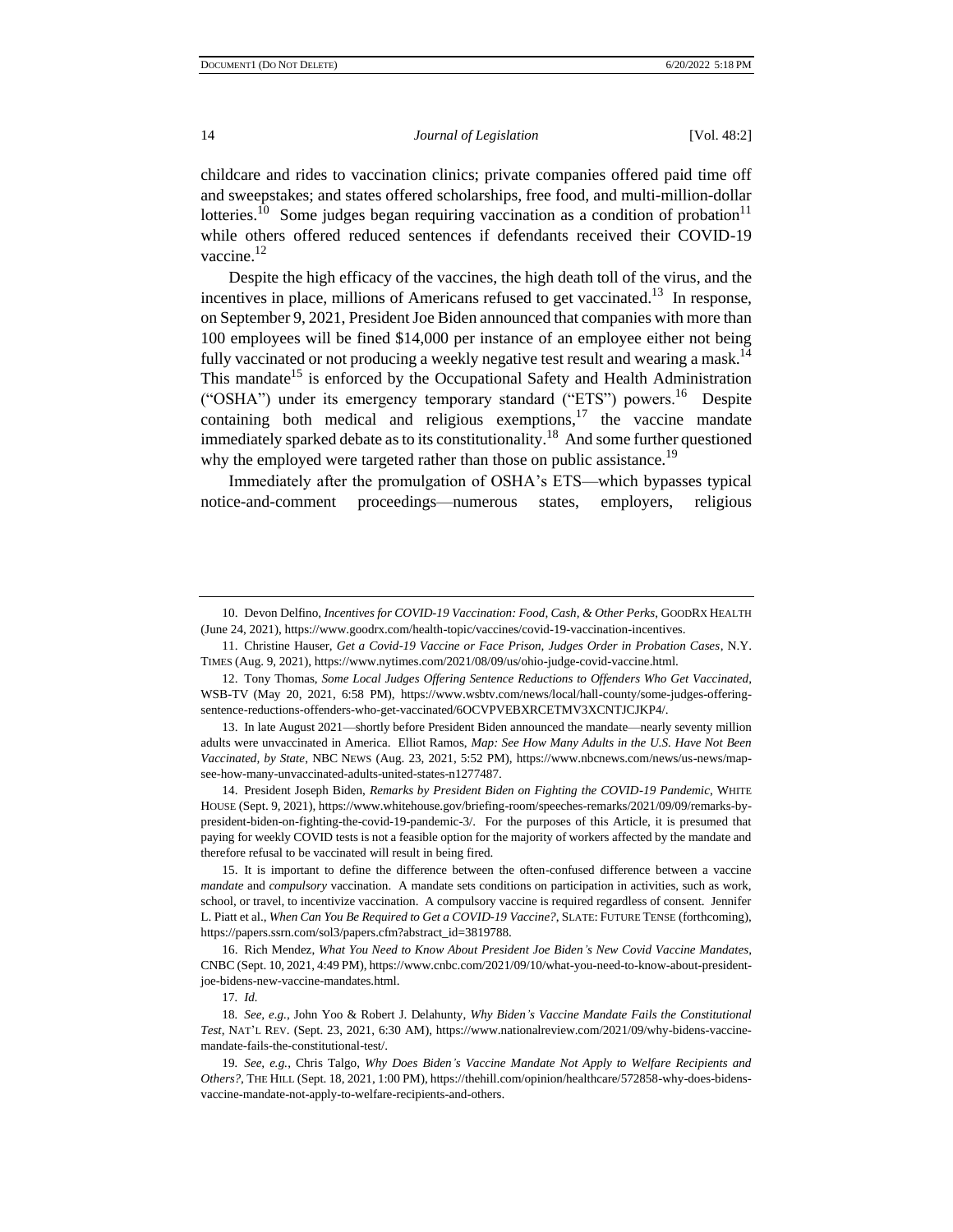institutions, and other entities moved to stay the mandate.<sup>20</sup> The claims bypassed district court under 29 U.S.C. §  $655(f)^{21}$  and were filed in each of the twelve regional circuit courts.<sup>22</sup> This implicated the Multicircuit Petition Statute, 28 U.S.C. § 2112(a), which requires one appellate court to be randomly selected to hear all of the cases.<sup>23</sup> The Sixth Circuit was randomly selected out of a drum containing ping pong balls with numbers corresponding with all of the circuits; recently, the Sixth Circuit "upheld the injunction for the three states in a 2-1 ruling."<sup>24</sup>

This Article provides an overview of the polarizing responses to the mandate. The Article then conducts a brief analysis of the legality of such a mandate. It then focuses on the potential legality of vaccine mandates as a requirement for receiving public assistance. Finally, it concludes by considering potential reasons for implementing a mandate on employees instead of—or in addition to—those on public assistance.

## CRITICISM AND PRAISE OF PRESIDENT BIDEN'S VACCINE MANDATE

Policies regarding COVID-19 have been a continuous source of controversy and vehement disagreement.<sup>25</sup> Therefore, it is not surprising that the announcement of President Biden's vaccine mandate sparked praise by some and criticism from others. Infectious disease expert Dr. William Schaffner praised the policy by comparing it to a military draft.<sup>26</sup> Democratic politicians largely praised the mandate and believe it will prove beneficial to their reelection efforts.<sup>27</sup> Some even claim that the large companies who will now have to enforce President Biden's mandate are pleased with it because it creates uniformity (companies do not have to worry that their fired unvaccinated workers will go to a competitor), reduces the risk of losing valuable

<sup>20.</sup> Colter Paulson & Shams Hirji, *The Sixth Circuit and the OSHA Vaccine Mandate*, SIXTH CIR. APP. BLOG (Nov. 17, 2021), https://www.sixthcircuitappellateblog.com/news-and-analysis/the-sixth-circuit-andthe-ohsa-vaccine-mandate/.

<sup>21.</sup> 29 U.S.C. § 655(f). This portion of the statute allows anyone who will be adversely affected by an OSHA standard to file a petition in a U.S. Circuit Court for pre-enforcement review of the standard; a petition doing so must be filed within sixty days of the standard being promulgated. *Id.*

<sup>22</sup>*. Id*.

<sup>23.</sup> 28 U.S.C. § 2112(a).

<sup>24.</sup> Geoff Mulvihill, *GOP-Majority Court Chosen to Consider Biden Vaccine Mandate*, ASSOC. PRESS (Nov. 16, 2021), https://apnews.com/article/coronavirus-pandemic-joe-biden-us-supreme-court-businesshealth-62a918becbcd80a77fbc12ca56dd14ad. Associated Press, *Appeals court keeps vax mandate ban in place for Ohio, Kentucky and Tennessee*, CINCINNATI.COM (Jan. 6, 2022), https://www.cincinnati.com/story/news/2022/01/06/sixth-circuit-us-court-cincinnati-appeals-upholds-vaccinemandate-injunction-ohio-kentucky-tennessee/9122506002/.

<sup>25</sup>*. See, e.g.*, German Lopez, *How Political Polarization Broke America's Vaccine Campaign*, VOX (July 6, 2021, 7:00 AM), https://www.vox.com/2021/7/6/22554198/political-polarization-vaccine-covid-19 coronavirus.

<sup>26.</sup> Lauren McCarthy, *Biden's New Vaccine Requirements Draw Praise, Condemnation and Caution*, N.Y. TIMES (Nov. 4, 2021), https://www.nytimes.com/live/2021/09/09/world/covid-delta-variant-vaccine.

<sup>27.</sup> Max Greenwood, *Democrats Lean into Vaccine Mandates Ahead of Midterms*, THE HILL (Sept. 18, 2021, 4:53 PM), https://thehill.com/homenews/campaign/572781-democrats-lean-into-vaccine-mandatesahead-of-midterms.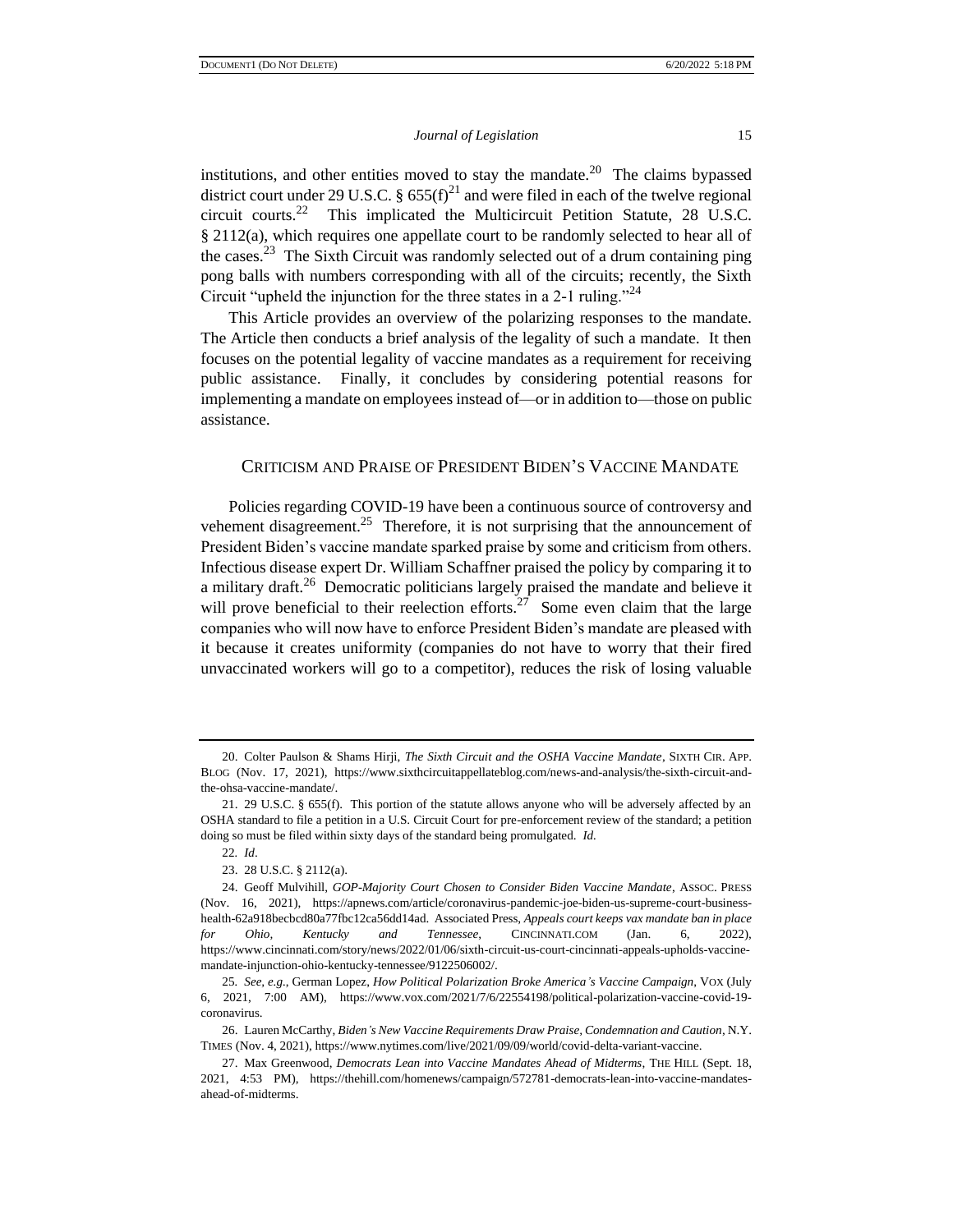workers to COVID-19, and provides them cover with workers who dislike the policy (i.e., the decision is out of the company's hands). $^{28}$ 

Criticism of President Biden's vaccine mandate varies. The constitutionality of the mandate is discussed later. The following are examples of non-constitutionally related criticism:

• The mandate contains conspicuous exceptions, such as those for Congress and their staff. $29$ 

• The mandate provides an exception for those who receive a weekly negative COVID-19 test result but not for those who have documented proof that they have already been infected. This is a seemingly inconsistent provision because some studies suggest that people who have already overcome COVID-19 may be less likely to transmit it than someone who has never been infected and is tested weekly.<sup>30</sup>

• Young people with no comorbidities are extremely unlikely to die from  $\text{COVID-19.}^{31}$  Therefore, this mandate is essentially forcing them to inject an unwanted chemical agent into their bodies for the purpose of benefiting other people.

• The mandate will contribute to harmful distortions in the labor market. For example, a growing company with ninety-nine or slightly fewer employees will be highly incentivized to cease hiring additional workers to avoid incurring the additional compliance costs and the risk of having to pay \$14,000 fines. Likewise, a business with 101 or slightly more employees is incentivized to lay off some workers for the same reason.

• The legal challenges and all of these listed problems with the mandate could have likely been avoided by instead linking some of the \$4.6 trillion in federal monies budgeted for COVID-19 relief to incentivize vaccination.<sup>32</sup> And this would have had the added benefit of saving thousands of lives by increasing vaccinations in 2020 as opposed to waiting until 2022.

<sup>28.</sup> David Goldman, *Here's Who Loves Biden's Vaccine Mandate: The Companies That Have to Enforce It*, CNN BUS. (Sept. 10, 2021, 1:10 PM), https://www.cnn.com/2021/09/10/business/biden-vaccinemandate/index.html.

<sup>29.</sup> Darragh Roche, *Members of Congress and Their Staff Are Exempt from Biden's Vaccine Mandate*, NEWSWEEK (Sept. 10, 2021, 11:02 AM), https://www.newsweek.com/members-congress-staff-exempt-bidencovid-vaccine-mandate-1627859.

<sup>30.</sup> Some studies even show that natural immunity from a past infection is greater than the immunity from being fully vaccinated. *See* Meredith Wadman, *Having SARS-CoV-2 Once Confers Much Greater Immunity Than a Vaccine—but Vaccination Remains Vital*, SCIENCE (Aug. 26, 2021, 8:00 PM), https://www.science.org/content/article/having-sars-cov-2-once-confers-much-greater-immunity-vaccinevaccination-remains-vital.

<sup>31</sup>*. See, e.g.*, Kristen French, *Why Do Young, Healthy People Die from COVID-19?*, PROTO MAG. (Apr. 14, 2020), http://protomag.com/articles/why-do-young-healthy-people-die-covid-19 ("For those aged 20 to 54, the death rate was less than 1% . . . . Nearly all COVID-19 patients who have died in the United States (94%) . . . had at least one underlying health condition . . . .").

<sup>32</sup>*. The Federal Response to COVID-19*, USASPENDING, https://www.usaspending.gov/disaster/covid-19?publicLaw=all (last visited May 22, 2022). Allotting only half of this four-point-five trillion dollars to vaccination incentivization would have resulted in over \$10,000 per adult American.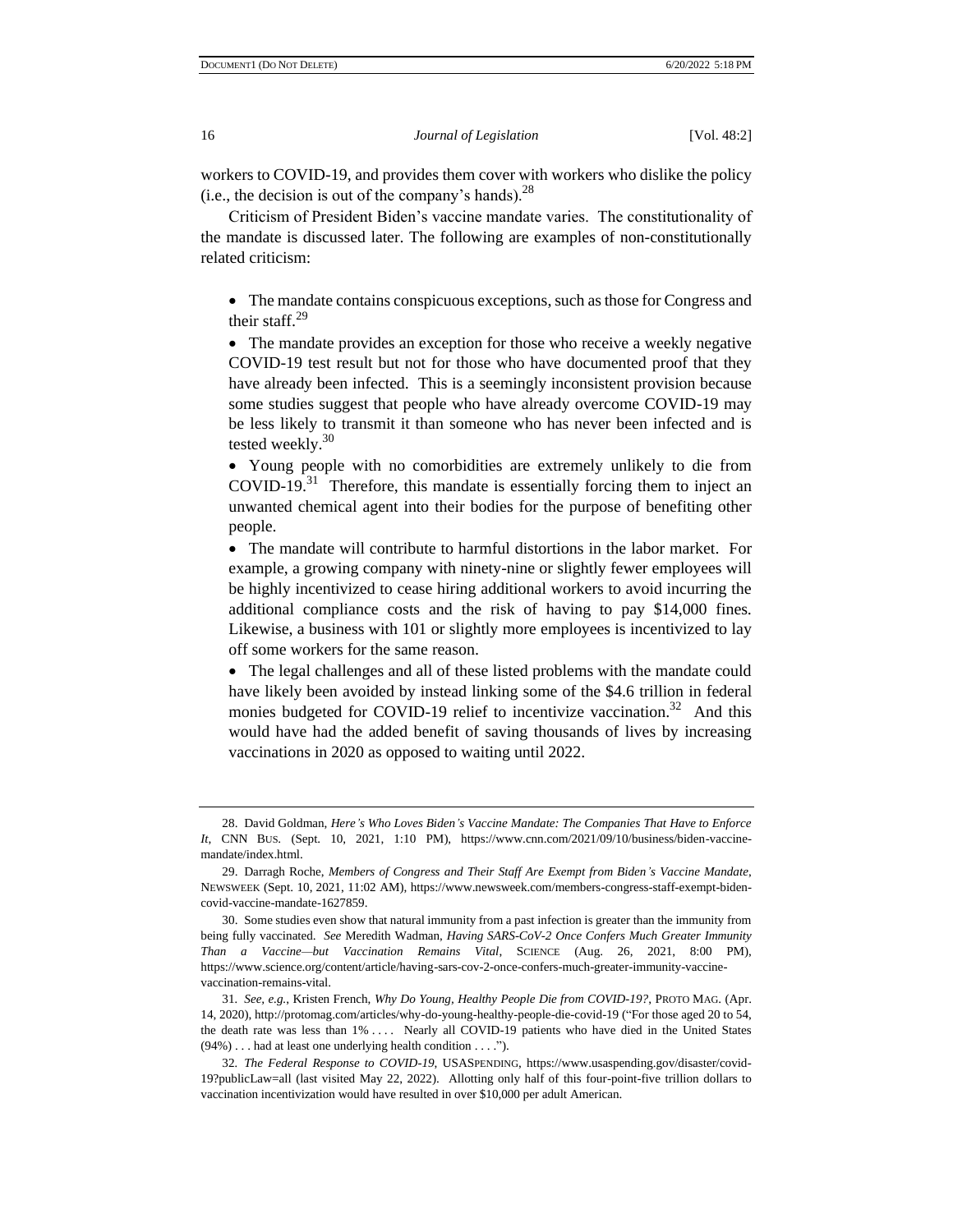• The mandate would lead to the peculiar result that people fired for refusing the vaccine would likely not qualify for unemployment, but people already on unemployment who cannot find work because they refuse the vaccine would continue receiving full benefits.  $33$ 

• The mandate punishes working minors whose parents refuse to consent to their vaccination.<sup>34</sup>

• The timing of the mandate is odd. By the time it takes effect, President Biden would have been in office for a year. Furthermore, highly effective therapeutics, which reduce the chance of death in the most vulnerable populations by ninety percent, will have likely be approved for widespread use before the mandate takes effect.<sup>35</sup>

• President Biden was elected on the express platform that he would not implement vaccine mandates.<sup>36</sup>

Additionally, mandating vaccines as a precondition for receiving public assistance has numerous benefits over the alternative of a mandate for workers. Noncompliance with the latter would lead to a job loss and therefore reduced government revenue, while noncompliance with the former would result in less government expenditures. Recipients of public assistance are disproportionately less likely to be vaccinated.<sup>37</sup> Income is correlated with morbidity; $38$  a number of comorbidities increase the risk of a severe COVID-19 infection,<sup>39</sup> which would likely put low-income individuals at a higher risk of death from a COVID-19 infection. The advantages of targeting workers over those on public assistance are discussed later in the Pragmatic, Political Implications section.

## LEGALITY OF PRESIDENT BIDEN'S VACCINE MANDATE

<sup>33.</sup> Lisa Rowan, *Fired for Not Following Biden's Vaccine Mandate? It's Unlikely You'll Get Unemployment*, FORBES (Nov. 4, 2021, 12:25 PM), [https://web.archive.org/web/20211105140119/https://www.forbes.com/advisor/personal-finance/bidenvaccine-mandate-unemployment-eligibility/].

<sup>34</sup>*. See* James G. Hodge, Jr. et al., *Legal Challenges Underlying COVID-19 Vaccinations*, 49 J. L., MED. & ETHICS 495, 496 (2021).

<sup>35.</sup> Karen Weintraub, *Pfizer Antiviral Drug Could Nearly End Deaths from COVID-19, Company Study Suggests*, USA TODAY (Nov. 5, 2021, 6:45 AM), https://www.usatoday.com/story/news/health/2021/11/05/pfizer-antiviral-therapy-prevents-covid-deaths-drugstudy/6284097001/.

<sup>36.</sup> Jacob Jarvis, *Fact Check: Did Joe Biden Reject Idea of Mandatory Vaccines in December 2020?*, NEWSWEEK (Sept. 10, 2021, 6:47 AM), https://www.newsweek.com/fact-check-joe-biden-no-vaccinesmandatory-december-2020-1627774.

<sup>37.</sup> Sandhya Raman, *Medicaid Beneficiaries Less Likely to Get COVID-19 Shots*, ROLL CALL (June 30, 2021, 5:45 AM), https://www.rollcall.com/2021/06/30/medicaid-beneficiaries-less-likely-to-get-covid-19 shots/.

<sup>38.</sup> Dhruv Khullar & Dave A. Chokshi, *Health, Income, & Poverty: Where We Are & What Could Help*, HEALTHAFFAIRS (Oct. 4, 2018), https://www.healthaffairs.org/do/10.1377/hpb20180817.901935/full/.

<sup>39</sup>*. People with Certain Medical Conditions*, CTRS. FOR DISEASE CONTROL & PREVENTION (Oct. 14, 2021), https://www.cdc.gov/coronavirus/2019-ncov/need-extra-precautions/people-with-medicalconditions.html.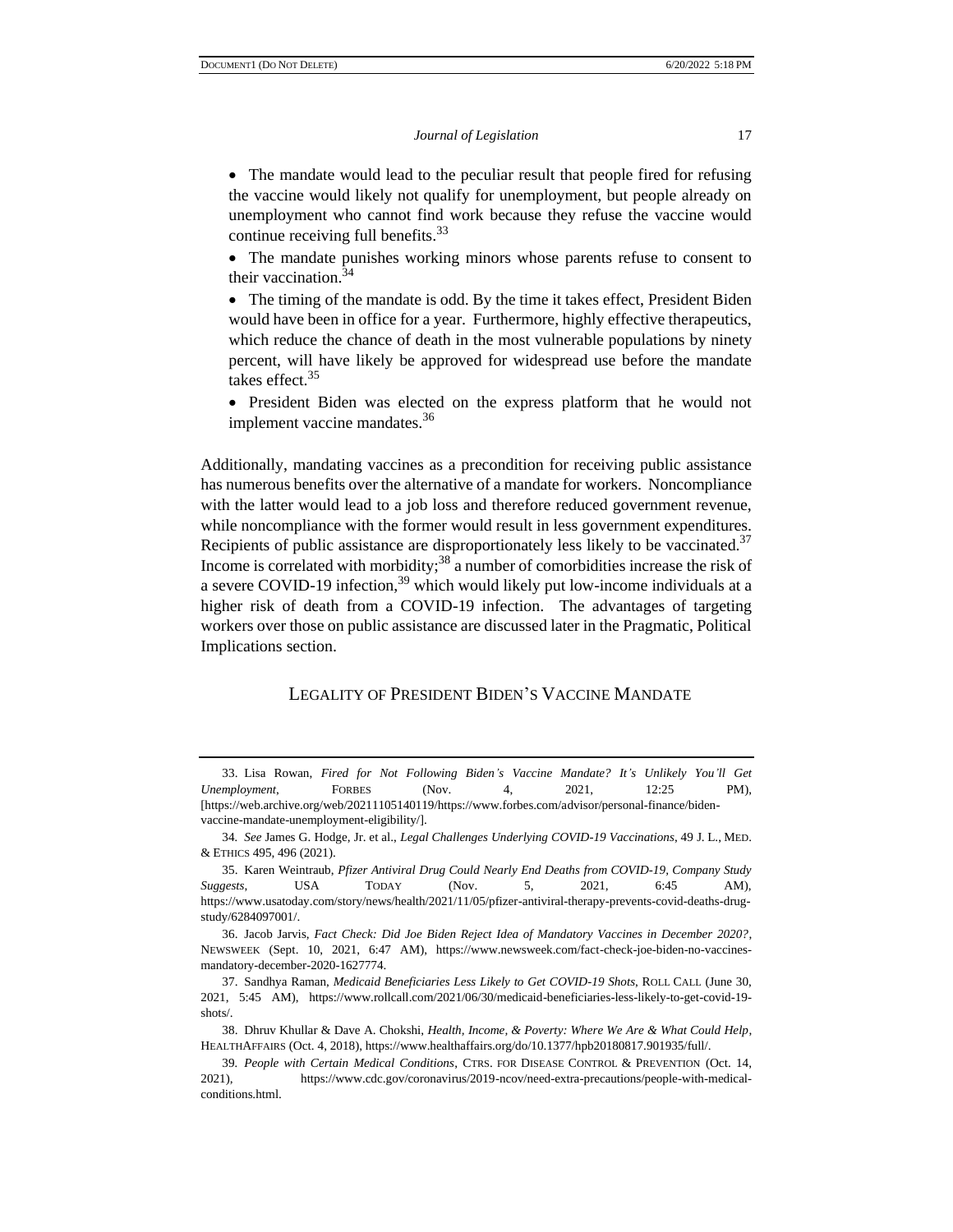Mandates imposed by private employers have been held to be permissible even when the vaccines only had emergency authorization as opposed to the full FDA approval they later obtained. $40$  However, the federal government has never enacted such a widespread vaccine mandate before. Consequently, there is no legal precedent directly addressing the legality of such a mandate. However, existing Supreme Court precedent, recent Supreme Court dicta, new therapeutics, and prior statements by OSHA all shed light on how a challenge to the mandate would likely be adjudicated by the Supreme Court. While nothing is certain, the totality of the evidence points to the most likely outcome of a legal challenge to President Biden's vaccine mandate being that it would be struck down—at least with the current makeup of the Supreme Court.

In the 1905, Supreme Court case of *Jacobson v. Massachusetts*, the Court upheld a state smallpox vaccination law that imposed a five-dollar fine.<sup>41</sup> This precedent was then reaffirmed in the 1922 Supreme Court case of *Zucht v. King*, in which the Court upheld the expulsion of an unvaccinated public-school student. $42$ 

The *Jacobson* precedent has been referenced to support a variety of pandemicrelated cases, including those involving COVID-19. For example, in *South Bay Pentecostal Church v. Newsom*, the Supreme Court declined to enjoin state restrictions on places of worship.<sup>43</sup> While there was no reasoning in the unsigned opinion, Chief Justice Roberts's concurring opinion cited to the over 100-year-old precedent in *Jacobson*. 44 Roberts's opinion was then cited in 140 cases in the next six months, thus establishing a high level of deference for nearly all pandemic-related constitutional challenges.<sup>45</sup> One court claimed that "[d]uring an epidemic, the *Jacobson* Court explained, the traditional tiers of constitutional scrutiny do not apply."<sup>46</sup> And another court cited Roberts's concurrence to claim that "[t]raditional doctrine does not control during a pandemic; *Jacobson* does."<sup>47</sup>

However, this expansive interpretation of *Jacobson* ended when, in November 2020, the Supreme Court held in *Roman Catholic Diocese of Brooklyn v. Cuomo* that New York's restrictions on places of worship were unconstitutional.<sup>48</sup> For example, Justice Gorsuch explained in his concurrence that "*Jacobson* hardly supports cutting the Constitution loose during a pandemic."<sup>49</sup> This recent turn of events weakens the claim that *Jacobson* supports President Biden's vaccine mandate. And there are

45. Josh Blackman, *The Irrepressible Myth of* Jacobson v. Massachusetts, 70 BUFF. L. REV. 131, 235 (2022).

<sup>40</sup>*. See* Jennifer Piatt, *Guidance: COVID-19 Vaccine and Employer Mandates*, NETWORK FOR PUB. HEALTH L. (July 27, 2021), https://www.networkforphl.org/resources/guidance-covid-19-vaccine-andemployer-mandates/.

<sup>41.</sup> 197 U.S. 11 (1905).

<sup>42.</sup> 260 U.S. 174 (1922).

<sup>43.</sup> 140 S. Ct. 1613 (2020).

<sup>44</sup>*. Id.* (Roberts, C.J., concurring).

<sup>46.</sup> Cassell v. Snyders, 458 F. Supp. 3d 981, 993 (N.D. Ill. 2020).

<sup>47.</sup> 4 Aces Enter., LLC v. Edwards, 479 F. Supp. 3d 311, 323 (E.D. La. 2020).

<sup>48.</sup> Roman Cath. Diocese of Brooklyn v. Cuomo, 141 S. Ct. 63 (2020). Note that, unlike most other COVID-19-related interpretations of *Jacobson*, this opinion was largely limited to its analysis of the Free Exercise Clause issue.

<sup>49</sup>*. Id.* at 70 (Gorsuch, J., concurring).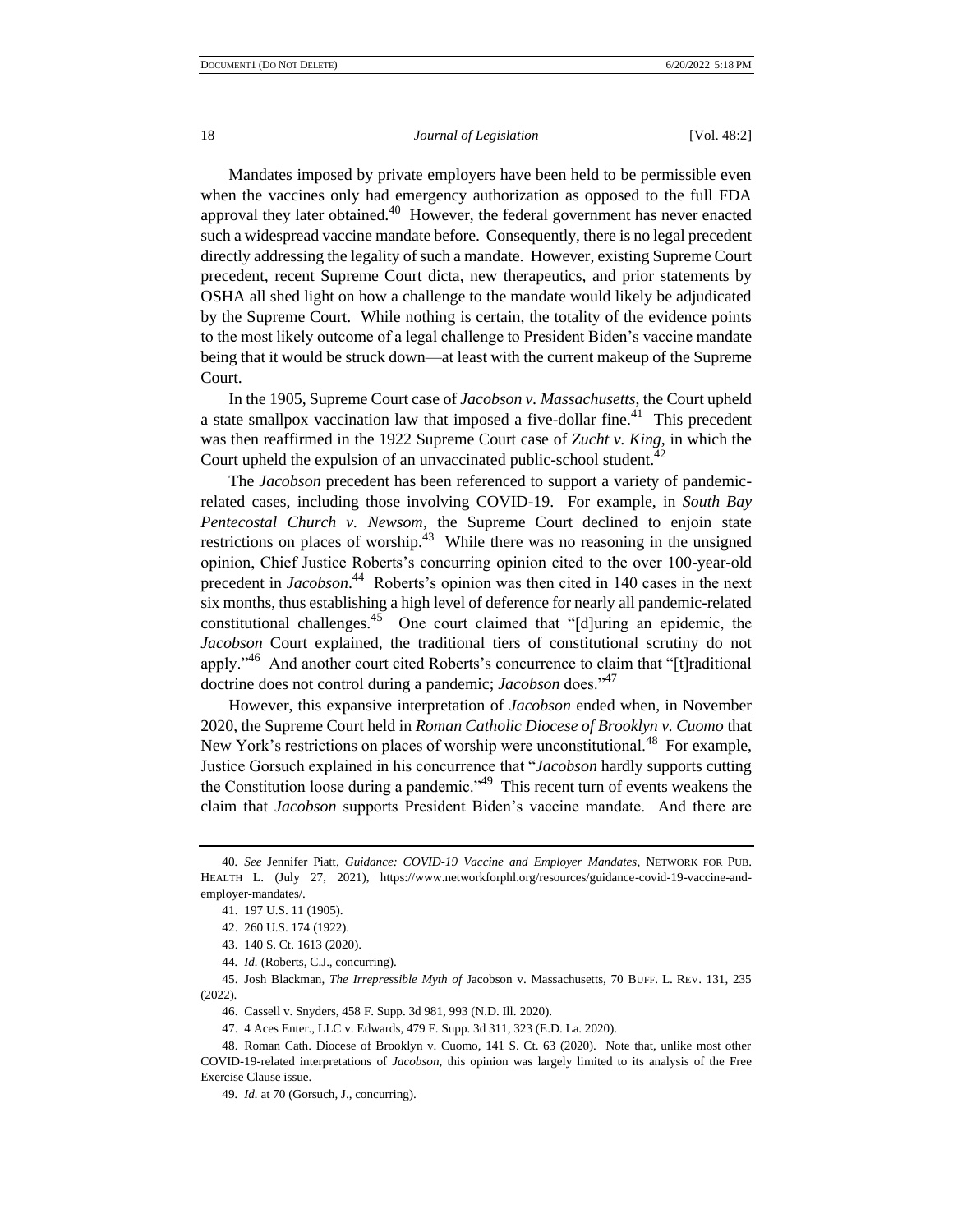additional aspects of *Jacobson* that cast serious doubt as to its applicability in the present context. *Jacobson* was explicitly about state vaccine mandates, not federal vaccine mandates.<sup>50</sup> This is relevant because states have a general police power, while the federal government does not.<sup>51</sup> The liberty interest at stake in *Jacobson* a five dollar fine—is far less than that of losing one's livelihood, which is at stake in the present case. To this point, *Jacobson* explicitly held that vaccine mandates should not lead to "injustice, oppression, or an absurd consequence."<sup>52</sup> It is easy to see how a five-dollar fine could satisfy this requirement but that the loss of one's livelihood would not.

The method of implementation through an OSHA ETS is further problematic. In its fifty-year history, only one of OSHA's ETS' that was challenged in court survived.<sup>53</sup> Previous statements by OSHA support the notion that it is beyond its power to enforce a vaccine mandate.<sup>54</sup> And in June of 2020, OSHA stated that an ETS was not necessary to "protect working people from occupational exposure to infectious disease, including COVID-19."<sup>55</sup>

If the Fifth Circuit's stay prohibiting OSHA from enforcing the mandate is any indication, President Biden's mandate will likely be struck down.<sup>56</sup> The Fifth Circuit held that the mandate is both overinclusive and underinclusive.<sup>57</sup> It is overinclusive in that it makes no distinction for how different jobs face different COVID-19 exposure risks; it is underinclusive in that it makes no attempt to save employees in jobs with ninety-eight or fewer coworkers from the "grave danger."<sup>58</sup>

On the matter of how the mandate is enforced by OSHA, the Fifth Circuit determined that an airborne virus is likely beyond the purview of OSHA's emergency powers in that it does not constitute a "substance<sup>[]"</sup> or "agent<sup>[1]</sup><sup>59</sup> The Fifth Circuit even went so far as to state that "it remains unclear that COVID-19—however tragic and devastating the pandemic has been—poses the kind of grave danger" required under OSHA emergency powers.<sup>60</sup>

The Fifth Circuit went on to posit that the mandate also likely fails on constitutional grounds. It explained how it "exceeds the federal government's

<sup>50.</sup> Jacobson v. Massachusetts, 197 U.S. 11 (1905) (holding that it is within the police power of a state to enact a compulsory vaccination law).

<sup>51</sup>*. Police Powers*, LEGAL INFO. INST., https://www.law.cornell.edu/wex/police\_powers ("[I]n the United States, the federal government does not hold a general police power but may only act where the Constitution enumerates a power. It is the states, then, who hold the general police power.") (last visited May 22, 2022).

<sup>52</sup>*. Jacobson*, 197 U.S. at 39.

<sup>53.</sup> BST Holdings, LLC v. OSHA, No. 21-60845, 17 F.4th 604, 609 (5th Cir. 2021).

<sup>54</sup>*. Id.* at 611.

<sup>55</sup>*. In re* AFL-CIO, 2020 WL 3125324, at \*1 (D.C. Cir. June 11, 2020).

<sup>56.</sup> However, note that the Fifth Circuit is one of the most conservative circuits. *See* Emma Platoff, *Trump-Appointed Judges Are Shifting the Country's Most Politically Conservative Circuit Court Further to the Right*, TEX. TRIB. (Aug. 30, 2018, 12:00 AM), https://www.texastribune.org/2018/08/30/under-trump-5th-circuitbecoming-even-more-conservative/.

<sup>57</sup>*. BST Holdings*, 17 F.4th at 611 (explaining that it is overinclusive in that it makes no distinction for how different jobs face different COVID -19 exposure risks and underinclusive in that it makes no attempt to save employees in jobs with ninety-eight or fewer coworkers from the "grave danger.").

<sup>58</sup>*. Id.*

<sup>59</sup>*. Id.* at 619.

<sup>60</sup>*. Id.* at 613.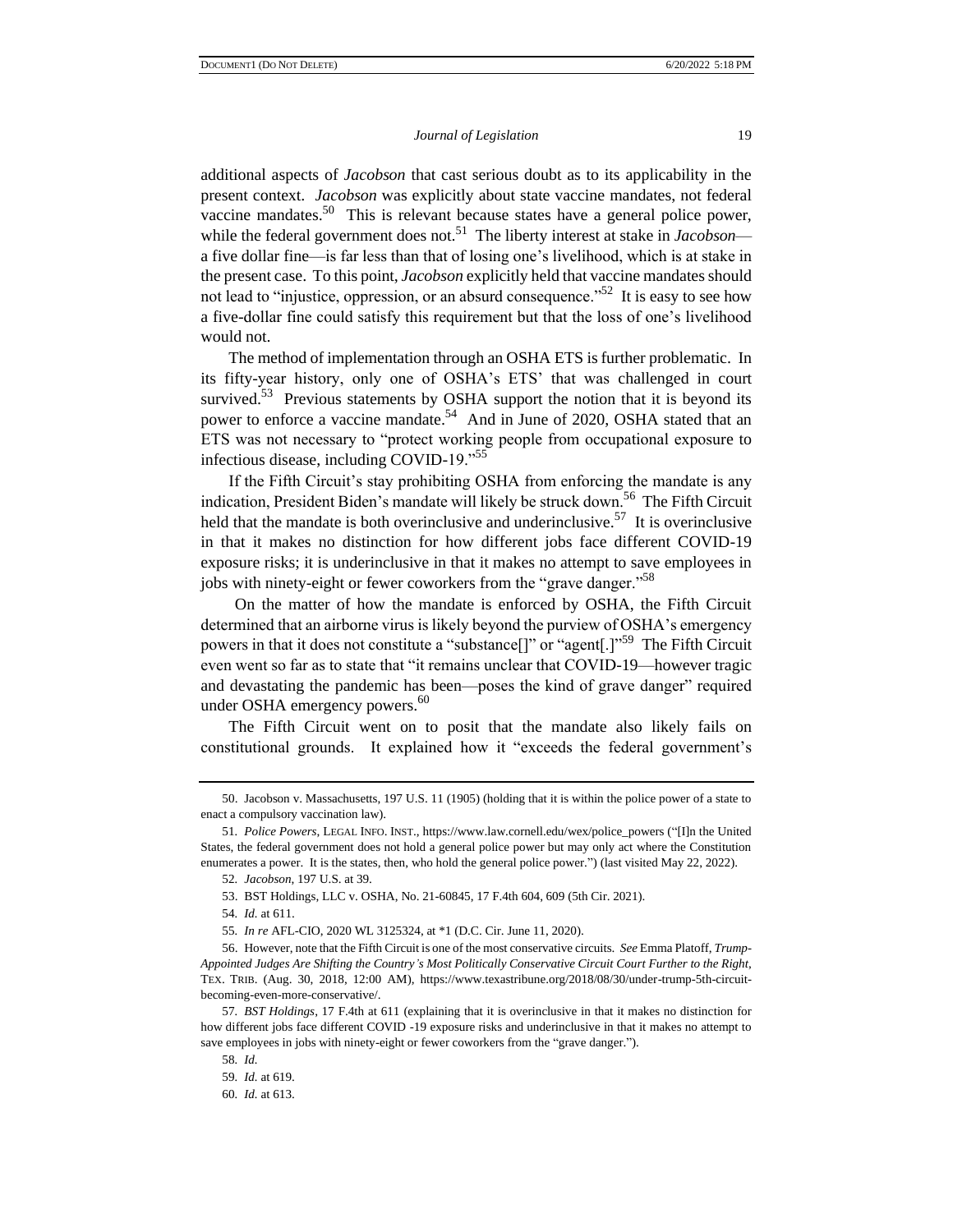authority under the Commerce Clause because it regulates noneconomic inactivity that falls squarely within the States' police power."<sup>61</sup> And the Fifth Circuit expressed concerns that the mandate may violate separation of powers principles. $62$ 

## LEGALITY OF VACCINE MANDATES FOR PUBLIC ASSISTANCE

The federal government has never made public assistance contingent upon receiving a vaccination. Therefore, the Supreme Court has never issued a ruling on the matter. Assuming the inclusion of religious and health exceptions as in President Biden's vaccine mandate,  $63$  existing case law strongly supports the position that such a mandate would be enforceable.

• The Supreme Court has upheld the denial of food stamps to any new applicants engaged in striking.<sup>64</sup>

• Case law supports mandatory vaccinations for in-person college education. For example, the U.S. Court of Appeals for the Seventh Circuit upheld the rejection of a preliminary injunction sought by unvaccinated students at Indiana University upon the university's mandate.<sup>65</sup> The circuit justice for the Seventh Circuit, Amy Coney Barrett, then denied the students' request for injunction.<sup>66</sup>

• The Supreme Court upheld a warrantless, suspicion-less search of a welfare recipient's home, maintaining that it was not a search within the meaning of the Fourth Amendment.<sup>67</sup>

• Anti-Drug Abuse Act of 1988 denies federal benefits—excluding welfare to convicted drug possessors.<sup>68</sup> And in extreme cases it can deny federal benefits to those convicted of a drug crime for life.<sup>69</sup>

• The Anti-Drug Abuse Act of 1988 prohibited any housing tenant, any member of that tenant's household, or their guest, from engaging in "criminal activity" near public housing premises, which would seem to include drug involvement.<sup>70</sup>

69*. Id.*

<sup>61</sup>*. Id.* at 617.

<sup>62</sup>*. Id.*

<sup>63.</sup> Allie Reed, *Covid Vaccine Mandate Religious Exemptions Give Hospitals Leeway*, BLOOMBERG L. (Feb. 25, 2022, 4:35 AM), https://news.bloomberglaw.com/health-law-and-business/covid-vaccine-mandatereligious-exemptions-give-hospitals-leeway.

<sup>64.</sup> Lyng v. United Auto. Workers, 485 U.S. 360 (1988).

<sup>65.</sup> Klaassen v. Tr. of Ind. Univ., 7 F.4th 592 (7th Cir. 2021).

<sup>66</sup>*. No. 21A15*, SUP. CT. OF THE U.S., https://www.supremecourt.gov/search.aspx?filename=/docket/docketfiles/html/public/21a15.html (last visited Dec. 3, 2021).

<sup>67.</sup> Wyman v. James, 400 U.S. 309, 317–18 (1971). The Court arrived at this seemingly counterintuitive result based on a theory of consent. It reasoned that the welfare recipient could have simply refused to consent to the search, and therefore the Fourth Amendment is not applicable even though such a refusal would result in the loss of welfare benefits. *Id.*

<sup>68.</sup> 21 U.S.C. § 862(a) (2018).

<sup>70.</sup> Anti-Drug Abuse Act of 1988, Pub. L. No. 100-690, § 5301, 102 Stat. 4181, 4300 (1998).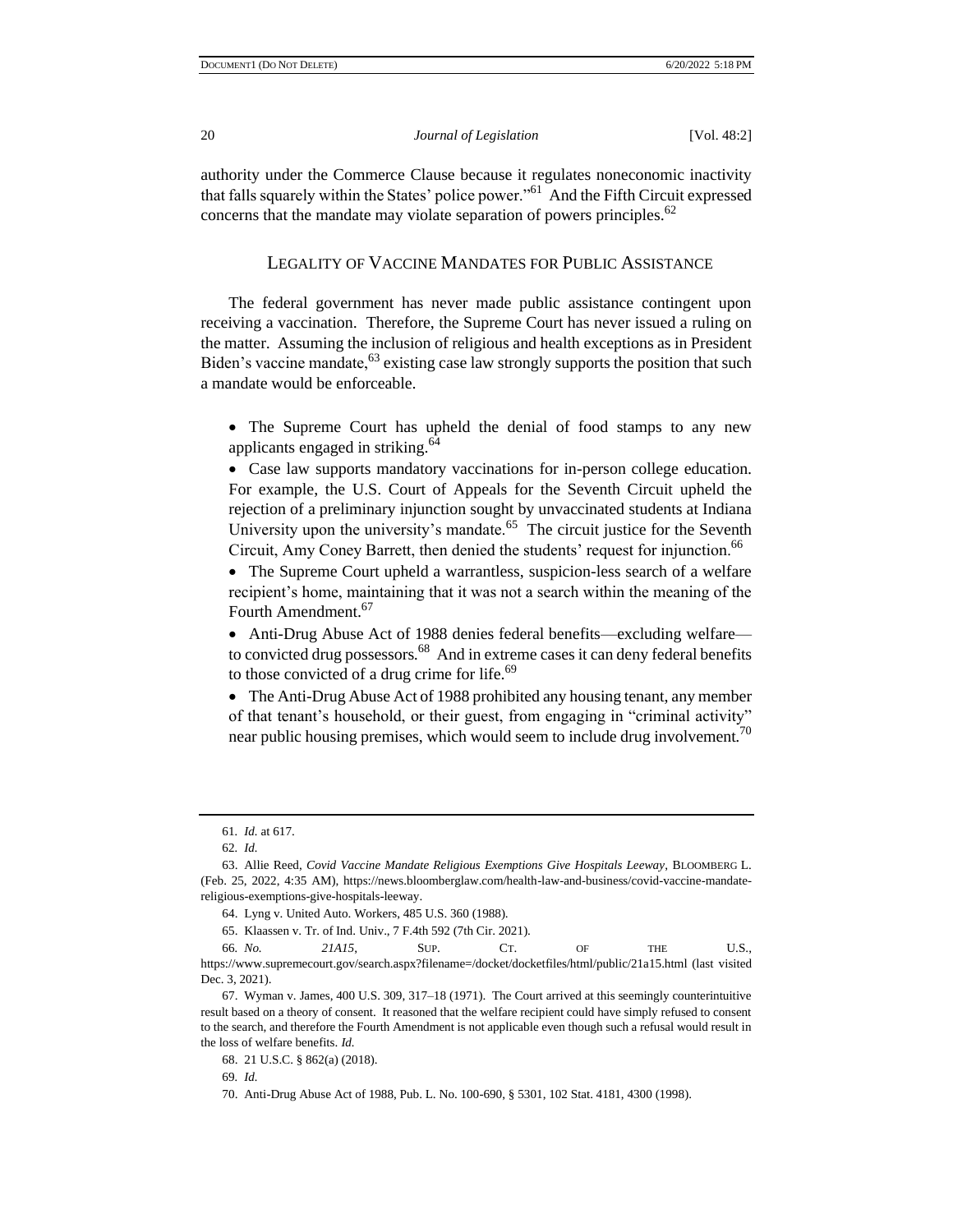• The government can make public assistance contingent on factors related to getting a job. It can require recipients to apply for jobs and attend classes to increase their employability.<sup>71</sup>

• A number of states have enacted "family cap" policies for welfare benefits, under which families are denied additional benefits or have their benefits reduced upon having additional children.<sup>72</sup>

• Some scholars note that the poor often face second-class status when it comes to constitutional protections, such as the Fourth Amendment's privacy right.<sup>73</sup> If true, this supports the notion that mandatory vaccination for those on public assistance would be adjudicated permissible.

But there is some evidence to suggest that mandatory vaccination as a prerequisite for public assistance may be struck down. For example, despite numerous efforts to mandate suspicion-less drug testing of welfare recipients,  $^{74}$  the two federal district courts that have addressed the issue have both struck down such mandates.<sup>75</sup> This could be used as an argument against the legality of a vaccine mandate on the ground that urinalysis drug testing is less intrusive than the injection of a vaccine. Additionally, the drugs tested for are illegal to consume, while it is not illegal to refuse the vaccine. Therefore, it could be argued that since it is improper for the government to test welfare recipients for illegal drugs without suspicion, it should therefore be even more improper to force a more intrusive vaccine mandate on them.

However, precedent of prohibiting suspicion-less drug testing of public assistance recipients is distinguishable from a vaccine mandate in numerous, relevant ways. Mandatory vaccination is likely not a search for Fourth Amendment purposes,

<sup>71</sup>*. SNAP Work Requirements*, U.S. DEP'T OF AGRIC., https://www.fns.usda.gov/snap/work-requirements (last visited Dec. 3, 2021); Eli Hager, *Six States Where Felons Can't Get Food Stamps*, MARSHALL PROJECT (Feb. 4, 2016), https://www.themarshallproject.org/2016/02/04/six-states-where-felons-can-t-get-food-stamps.

<sup>72</sup>*. See Welfare Reform: Family Cap Policies*, NAT'L CONF. OF STATE LEGISLATURES (Jan. 31, 2011), https://www.ncsl.org/research/human-services/welfare-reform-family-cap-policies.aspx (providing a summary of state statutes); Rebekah J. Smith, *Family Caps in Welfare Reform: Their Coercive Effects and Damaging Consequences*, 29 HARV. J. L. & GENDER 151, 152–86 (2006) (summarizing a number of unsuccessful court challenges to family caps).

<sup>73</sup>*. See, e.g.*, Jordan C. Budd, *Pledge Your Body for Your Bread: Welfare, Drug Testing, and the Inferior Fourth Amendment*, 19 WM. & MARY BILL RTS. J. 751, 753 (2011).

<sup>74.</sup> Personal Responsibility and Work Opportunities Reconciliation Act of 1996, Pub. L. No. 104-193, § 902, 110 Stat. 2105, 2347 (1996). The Personal Responsibility and Work Opportunities Reconciliation Act of 1996 explicitly allows states to drug test welfare recipients. Florida attempted to enact a drug testing program requiring all applicants for Temporary Assistance for Needy Families ("TANF") to pay for their own urinalysis. Lebron v. Wilkins, 820 F. Supp. 2d 1273, 1275–76 (M.D. Fla. 2011), *aff'd sub nom.* Lebron v. Sec'y Fla. Dep't of Children & Families, 710 F.3d 1202 (11th Cir. 2013). Those who received a negative result would be reimbursed while those who had positive results were rendered ineligible for TANF benefits for a year. *Id.* at 1290. Michigan attempted to implement suspicion-less drug testing of welfare recipients. Marchwinski v. Howard, 113 F. Supp. 2d 1134, 1136 (E.D. Mich. 2000), *rev'd*, 309 F.3d 330 (6th Cir. 2002).

<sup>75.</sup> Ilan Wurman, Note, *Drug Testing Welfare Recipients as a Constitutional Condition*, 65 STAN. L. REV. 1153, 1166–68 (2013) (referring to *Lebron*, 820 F. Supp. 2d at 1279–80, and *Marchwinski*, 113 F. Supp. 2d at 1134).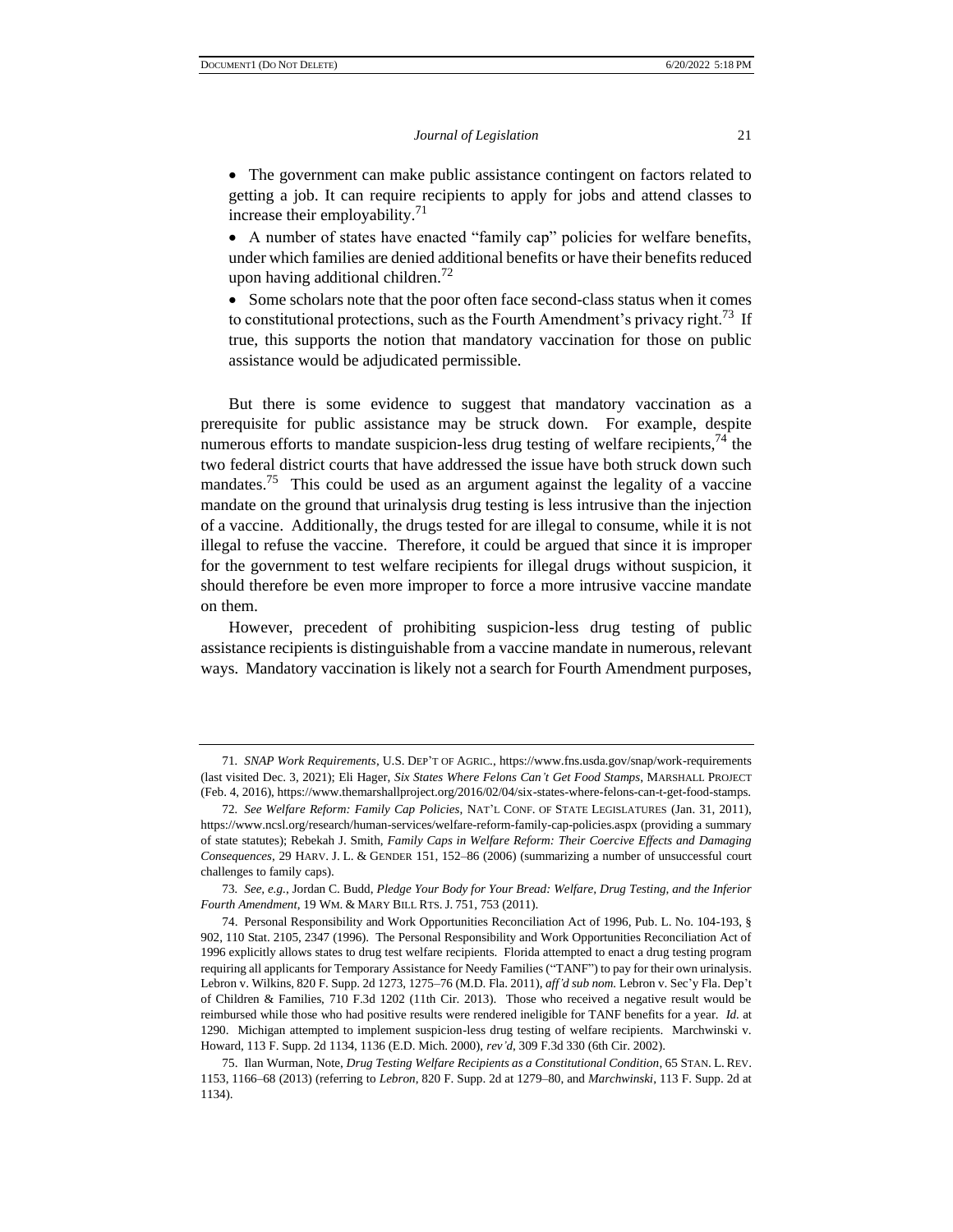while a drug test is.<sup>76</sup> During the COVID-19 pandemic, people are far less likely to die from illegal drug use than from COVID-19.<sup>77</sup> Likewise, while the widespread cessation of illegal drug use would bring about numerous positive benefits to society, widespread vaccination during this pandemic crisis is a higher priority.<sup>78</sup> Of particular significance to the present issue, one of the two district courts that struck down suspicionless drug testing for public assistance recipients expressly did so on the ground that it was not an issue of public safety<sup>79</sup>—something that is not true regarding mandatory vaccinations.

## PRAGMATIC, POLITICAL IMPLICATIONS

Interrelated, but ultimately separate from the issue of public assistance vaccine mandate legality, is the question of practicality. The Biden Administration was no doubt aware of the option to either mandate vaccines for those on public assistance instead of workers or to mandate the vaccine for both. This is especially intriguing when one considers the numerous benefits to be derived from mandating vaccines for those on public assistance as compared to workers. For example, the former would be less likely to be struck down and be better targeted to the group with lower vaccination rates. Additionally, it would not incur harmful market distortion effects. And such a policy could avoid the perception of giving preferential treatment to those on public assistance over those who work.

Counterbalancing these practical arguments in favor of mandatory vaccinations for public assistance recipients are practical arguments for why such a policy may not be politically expedient. Indeed, as early as November 2020, the Biden Administration was already fighting back against false stories that public assistance is being withheld for those who refuse to be vaccinated.<sup>80</sup> Imposing additional requirements on public assistance recipients may be viewed as kicking those who are already down. For this same reason, it may be viewed as an act of desperation, which

<sup>76.</sup> Lebron v. Secretary, Florida Dept. of Children and Families, 710 F.3d 1202, 1219 (2013) ("It is undisputed that a drug test is a search under the Fourth Amendment . . . .") (Jordan, J., concurring). For further reading on the debate regarding whether or not a COVID-19 vaccination constitutes a Fourth Amendment violation, *see* Andre J. Ellington, *GOP Iowa State Rep. Says Vaccine Mandates Violate Fourth Amendment*, NEWSWEEK (Oct. 5, 2021, 6:17 PM), https://www.newsweek.com/gop-iowa-state-rep-says-vaccine-mandatesviolate-fourth-amendment-1635927*; Fourth Amendment > Vaccinations*, JD SUPRA (May 31, 2022), https://www.jdsupra.com/topics/fourth-amendment/vaccinations/.

<sup>77</sup>*. Overdose Death Rates*, NAT'L INST. ON DRUG ABUSE, https://www.drugabuse.gov/drug-topics/trendsstatistics/overdose-death-rates (last visited Dec. 3, 2021). About 70,000 people die a year from drug overdoses, including from overdoses of prescription medications. Meanwhile over 800,000 people have died from COVID-19 in less than two years. *United States Coronavirus Cases*, *supra* note 6.

<sup>78</sup>*. Overdose Death Rates*, *supra* note 77.

<sup>79</sup>*. Marchwinski*, 113 F. Supp. 2d at 1140.

<sup>80</sup>*. See, e.g.*, Sandra Rose, *Food Stamps, Rent Assistance May Be Withheld from Those Who Refuse Covid-19 Vaccinations*, SANDRAROSE.COM (Nov. 13, 2020), https://sandrarose.com/2020/11/food-stamps-rentassistance-may-be-withheld-from-those-who-refuse-covid-19-vaccinations/ [https://archive.vn/Ellhv]. For an explanation of why these claims are false, *see Fact Check: People Will Not Have to be Vaccinated Against COVID-19 to Receive Food Stamps and Rent Assistance*, REUTERS (Nov. 20, 2020, 3:07 PM), https://www.reuters.com/article/uk-factcheck-food-stamps-vaccine/fact-check-people-will-not-have-to-bevaccinated-against-covid-19-to-receive-food-stamps-and-rent-assistance-idUSKBN2802LY.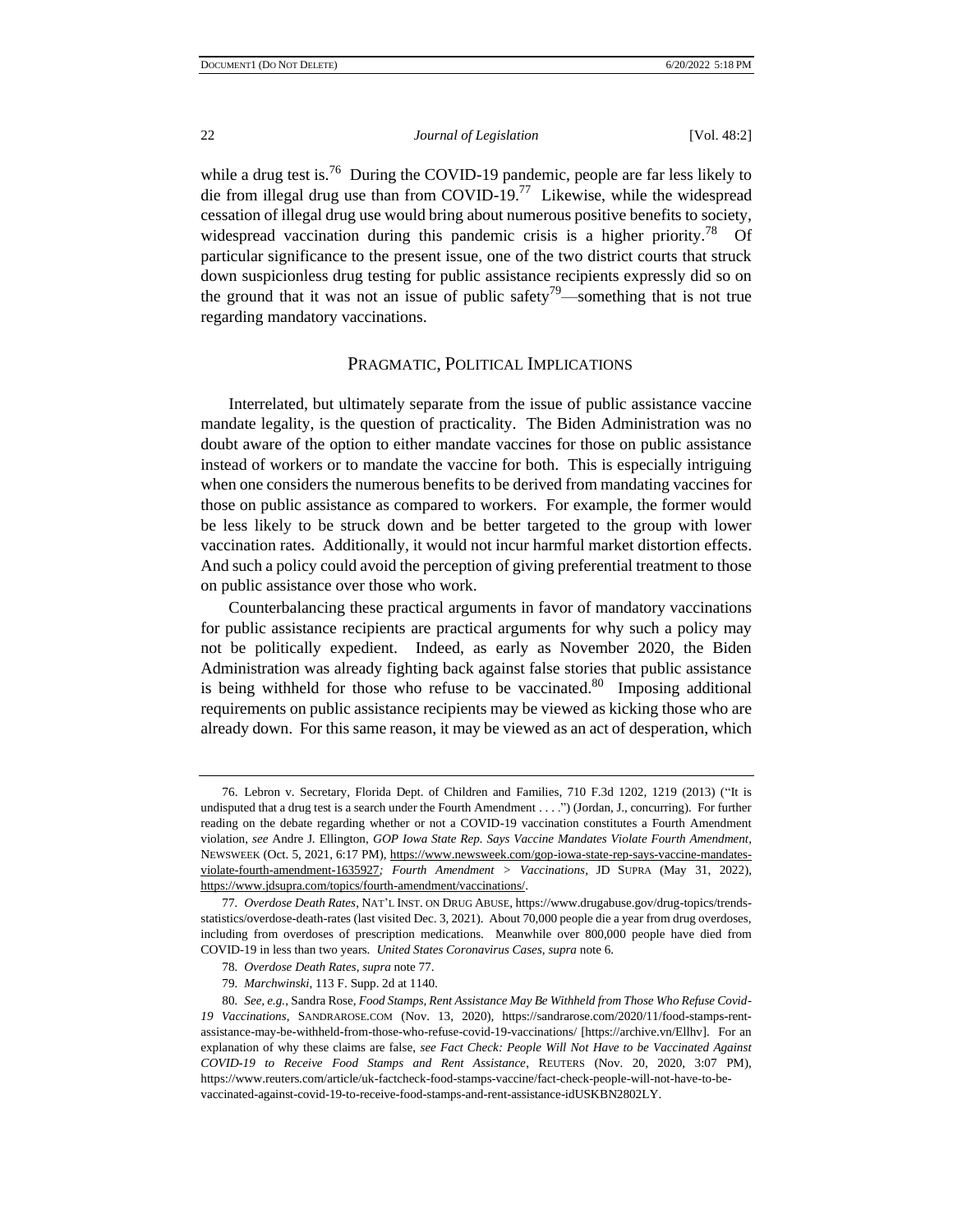implies initial policies for controlling COVID-19 were insufficient. Such a mandate may evoke images of America's reprehensible past with medicine and vulnerable populations, such as the Tuskegee syphilis experiments<sup>81</sup> and forced sterilization.<sup>82</sup> And mandating vaccines for those on public assistance and not workers could be interpreted as placing a higher value on the lives of the former over the latter.

The Biden Administration may have favored targeting the employed over those on public assistance for scientific reasons as well. On average, those with jobs likely come into contact with more people than those on public assistance and are therefore more likely to spread COVID-19. Additionally, the knowledge that everyone working at large companies is vaccinated may function to instill confidence in consumers, a benefit that would not be incurred by public assistance mandates.

Perhaps the decision by the Biden Administration was made in part because the loss of a job was determined to be a greater motivator than the loss of temporary public assistance. Denying public assistance would not only negatively affect the adults who choose not to be vaccinated but also their children—something that could create disastrous optics. Another benefit is that a worker is more likely to be able to pay the weekly testing fee as an alternative to getting vaccinated. Finally, perhaps relying on corporations to do much of the enforcement was deemed more efficient than relying on government agents to enforce a policy on public assistance recipients.

A similar debate has arisen regarding a potential vaccine mandate for immigrants to the United States. Those immigrants seeking to be lawful, permanent U.S. residents are required to be fully vaccinated against COVID-19 as of October 1,  $2021$ .<sup>83</sup> However, all other immigrants are not required to be vaccinated.<sup>84</sup> Critics of the Biden administration have attempted to use this to allege that President Biden is giving preferential treatment to undocumented immigrants over working Americans.<sup>85</sup>

### **CONCLUSION**

In less than two years, COVID-19 has elicited numerous, diverse, and substantial legal questions.<sup>86</sup> The legality of a federal government mandate may be the most

<sup>81.</sup> Elizabeth Nix, *Tuskegee Experiment: The Infamous Syphilis Study*, HIST. (Dec. 15, 2020), https://www.history.com/news/the-infamous-40-year-tuskegee-study.

<sup>82.</sup> Alexandra Stern, *Forced Sterilization Policies in the US Targeted Minorities and Those with Disabilities—and Lasted into the 21st Century*, MICH. INST. FOR HEALTHCARE POL'Y & INNOVATION (Sept. 23, 2020), https://ihpi.umich.edu/news/forced-sterilization-policies-us-targeted-minorities-and-those-disabilitiesand-lasted-21st.

<sup>83</sup>*. COVID-19 Vaccination Required for Immigration Medical Examinations*, U.S. CITIZENSHIP & IMMIGR. SERVS. (Sept. 14, 2021), https://www.uscis.gov/newsroom/alerts/covid-19-vaccination-required-forimmigration-medical-examinations.

<sup>84</sup>*. Id.*

<sup>85</sup>*. See, e.g.*, Steven Nelson, *Biden Orders Most US Workers Get Vaxxed—but Not Illegal Border Crossers*, N.Y. POST (Sept. 10, 2021), https://nypost.com/2021/09/10/biden-wont-order-illegal-immigrants-toget-covid-vaccine/. Of course, given the efficacy of the vaccine and high death rates from COVID-19, it could also be argued that such policies demonstrate preferences for U.S. workers over undocumented immigrants.

<sup>86</sup>*. See, e.g.*, Michael Conklin, *"The Most Demanding Test Known to Constitutional Law": Do COVID-19 Bans on Church Services Satisfy Religious Freedom Restoration Act Requirements?*, 60 WASHBURN L.J. 63